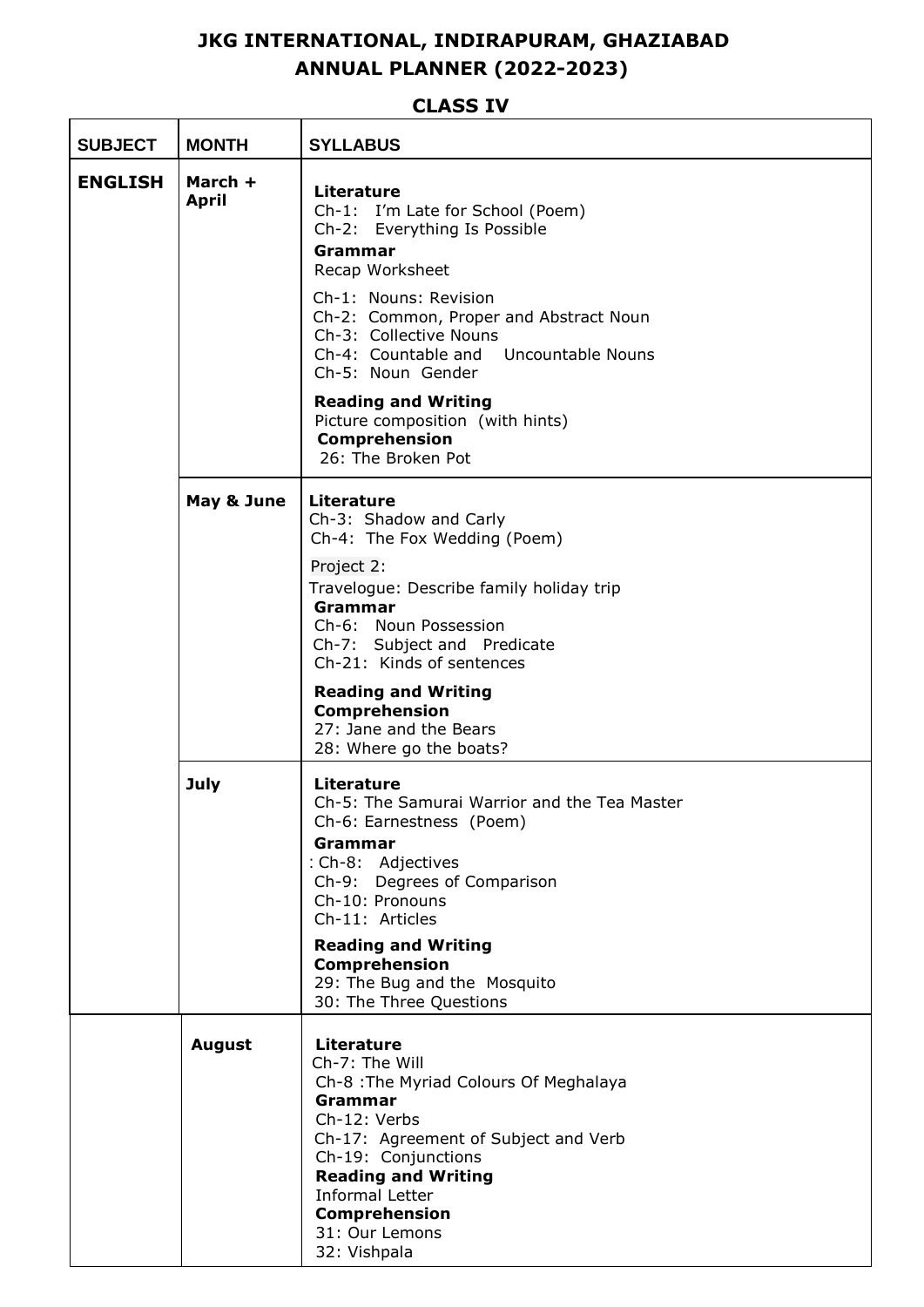| <b>September</b>             | <b>REVISION</b>                                                                                                                                                                                                  |
|------------------------------|------------------------------------------------------------------------------------------------------------------------------------------------------------------------------------------------------------------|
| <b>October</b>               | <b>Literature</b><br>Ch-9 How the Leaves Came Down (Poem)<br>Ch-10: The Three Questions                                                                                                                          |
|                              | Project 1: Understanding culture and Rituals:<br>Prepare a Power point presentation and Scrap book work on festival<br>celebration.                                                                              |
|                              | Grammar<br>Ch-13: Simple Present and Present Continuous Tense<br>Ch-20 : Prepositions                                                                                                                            |
|                              | <b>Reading and Writing</b><br><b>Story Writing</b>                                                                                                                                                               |
|                              | Comprehension<br>33: The Thieves and the Pot of Gold                                                                                                                                                             |
| <b>November</b>              | <b>Literature</b><br>Ch-11 The Praying Hands<br>Ch-12: The Potter (Poem)                                                                                                                                         |
|                              | Grammar<br>Ch-14: Simple Past and Past Continuous Tense<br>Ch15: Simple Future Tense<br>Ch-16: Can, May, Should, Must                                                                                            |
|                              | <b>Reading and Writing</b><br>Comprehension<br>34: The Stork and the Crab<br>Paragraph Writing                                                                                                                   |
| <b>December</b>              | <b>Literature</b><br>Ch-13: Liza and the Lost Letter                                                                                                                                                             |
|                              | Project 3: The world of stamps: Mini Stamp Album<br>Grammar<br>Ch-22 Interjections<br>Ch-23: Punctuations<br>Ch-24: Synonyms and Antonyms<br>Ch-25: A Mixed Bag<br><b>Reading and Writing</b><br>Informal letter |
|                              | Comprehension<br>35: The Return of the Whistling Dog                                                                                                                                                             |
| January &<br><b>February</b> | Revision                                                                                                                                                                                                         |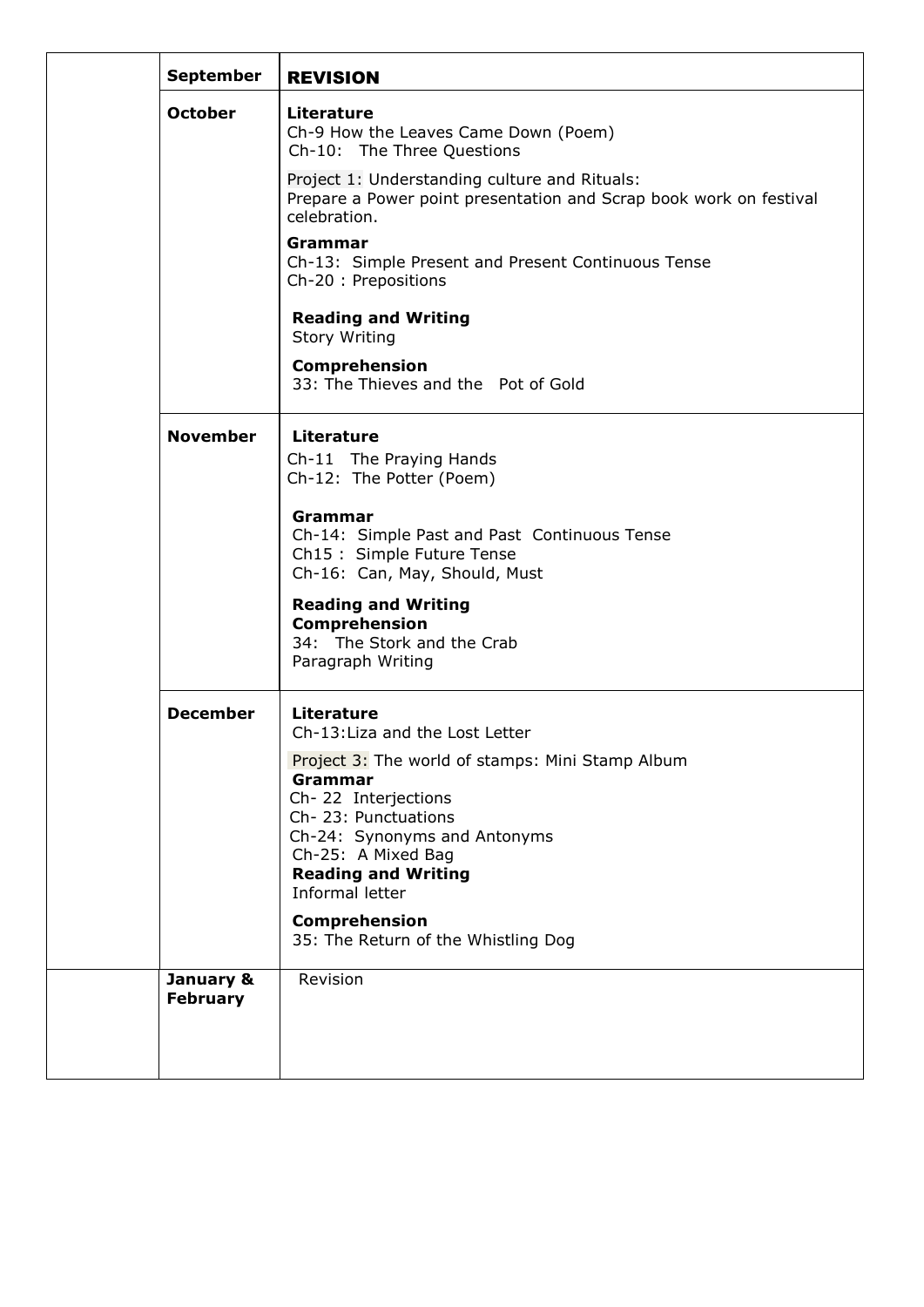|                 | मार्च - अप्रेल  पाद्यपुस्तक (उन्मेष)<br>पाठ $-$ 1 रोज सवेरे<br>पाठ $-$ 2 नन्हा पेड<br>पाठ $-$ 3 निताई के सींग<br>व्याकरण<br>पाठ –1 भाषा , लिपि और व्याकरण<br>पाठ -2 वर्ण और मात्रा<br>पाठ –3 शब्द विचार<br>पाठ –12 पर्यायवाची शब्द<br>रचनात्मक<br>पाठ -24 अपठित बोध |
|-----------------|---------------------------------------------------------------------------------------------------------------------------------------------------------------------------------------------------------------------------------------------------------------------|
| मई              | पाठ्यपुस्तक (उन्मेष)<br>पाठ– ४ नन्हा उल्लू<br>पाठ -5 हमें देश तो लगता जैसे (कविता)<br>व्याकरण<br>पाठ-5 संज्ञा<br>रचनात्मक<br>अनुच्छेद लेखन                                                                                                                          |
| जुलाई           | पाठ्यपुस्तक (उन्मेष)<br>पाठ– 6 मेलजोल का सबक<br>पाठ -7 आजादी की रोटी<br>व्याकरण<br>पाठ–४ वाक्य<br>पाठ–6 लिंग<br>रचनात्मक<br>पाठ-19 चित्र वर्णन<br>पाठ–20 पत्र लेखन<br>(अनौपचारिक पत्र)                                                                              |
| अगस्त<br>सितंबर | पाठ्यपुस्तक (उन्मेष)<br>पाठ –8 तीन युवा पंडित<br>पाठ- 9 भारत के कुछ प्रमुख पक्षी<br>पाठ -10 चीं - चूँ बदल गया<br>व्याकरण<br>पाठ-7 वचन<br>पाठ-8 सर्वनाम<br>पाठ–17 अशुद्धि–शोधन<br>रचनात्मक<br>पाठ–21 अनुच्छेद लेखन<br>पुनरावृत्ति                                    |
|                 |                                                                                                                                                                                                                                                                     |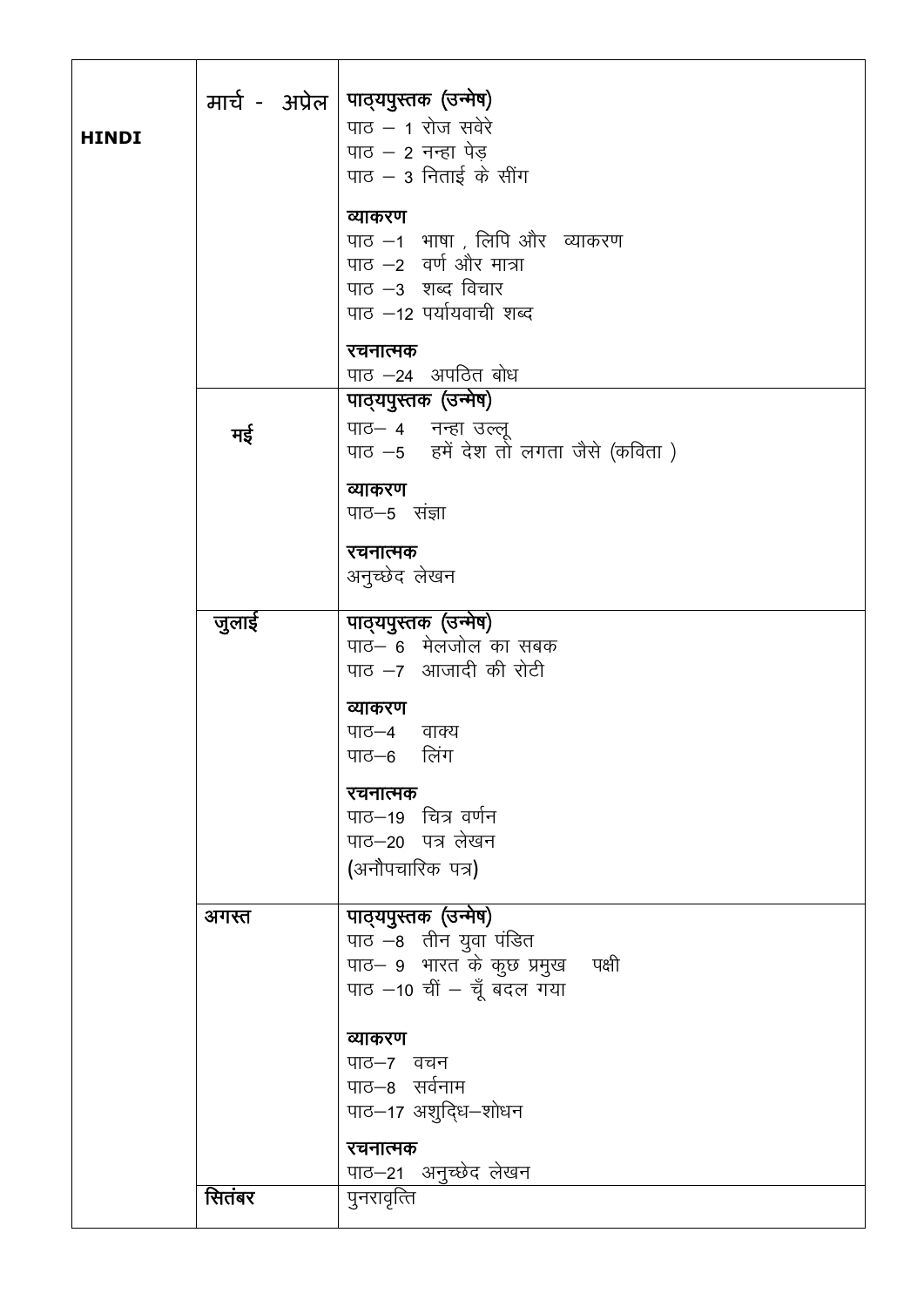| अक्तूबर | पाठ्यपुस्तक (उन्मेष)<br>पाठ- 11 धरती कितनी बड़ी किताब ? (कविता)<br>पाठ– 12 रास्ते का पत्थर<br>व्याकरण<br>पाठ –9 विशेषण<br>पाठ –13 विलोम शब्द<br>पाठ –14 अनेक शब्दों के लिए एक शब्द<br>रचनात्मक<br>पाठ–17 पत्र लेखन (औपचारिक पत्र) |
|---------|-----------------------------------------------------------------------------------------------------------------------------------------------------------------------------------------------------------------------------------|
| नवंबर   | पाठ्यपुस्तक (उन्मेष)<br>पाठ -13 चाँद की चोरी<br>व्याकरण<br>पाठ –10 क्रिया<br>पाठ –11 काल<br>पाठ -16 विराम चिन्ह<br>रचनात्मक<br>चित्र वर्णन                                                                                        |
| दिसंबर  | पाठ्यपुस्तक (उन्मेष)<br>पाठ –14 अक्लमंद बकरी<br>व्याकरण<br>पाठ – 15 श्रुतिसम भिन्नार्थक) शब्द<br>रचनात्मक<br>अनुच्छेद लेखन                                                                                                        |
| जनवरी   | पाठ्यपुस्तक (उन्मेष)<br>पाठ $-$ 15 बहुत जरूरी बात<br>व्याकरण<br>पाठ –18 मुहावरे<br>रचनात्मक<br>चित्र वर्णन                                                                                                                        |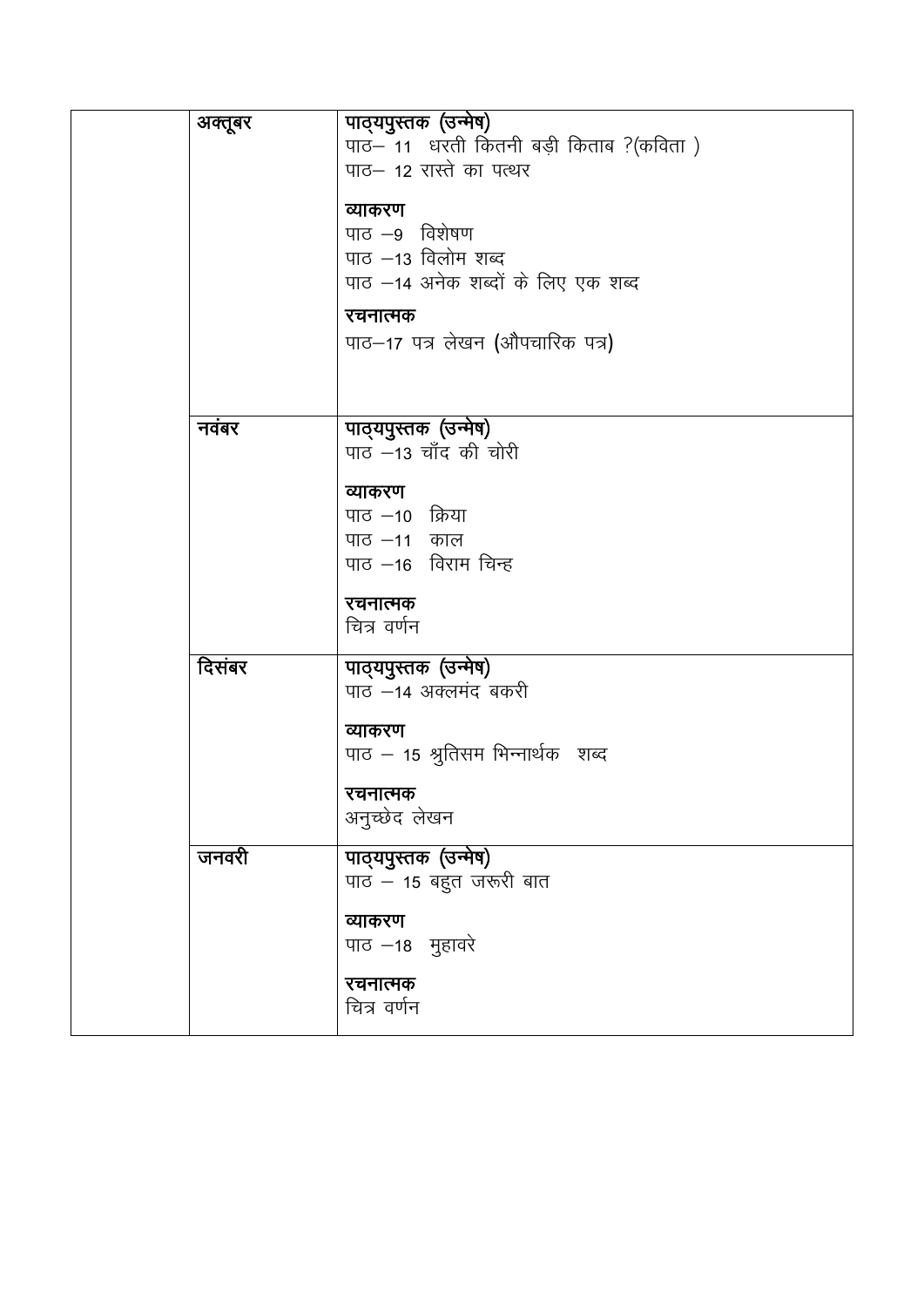|                                     | March+<br><b>April</b> | Ch-1 The green plants<br>Ch-5 Food and Health                             |
|-------------------------------------|------------------------|---------------------------------------------------------------------------|
| <b>SCIENCE</b>                      |                        |                                                                           |
|                                     | May                    | Ch-6 Teeth and Microbes<br>Ch-2 Adaptation in plants                      |
|                                     |                        |                                                                           |
|                                     | <b>July</b>            | Adaptation in plants (cont.)<br>$Ch-2$<br>Ch-10 Solids, liquids and gases |
|                                     | <b>August</b>          | Ch-3 Reproduction in animals<br>Ch-4 Adaptation in animals                |
| <b>Revision</b><br><b>September</b> |                        |                                                                           |
|                                     | <b>October</b>         | Ch-7 Digestive system<br>Circulatory and Excretory systems<br>Ch-8        |
|                                     | <b>November</b>        | $Ch-9$<br>Soil<br>Ch-11 Force, work and energy                            |
|                                     | <b>December</b>        | Ch-12 Air, water and weather<br>Ch-13 Our Universe                        |
|                                     | <b>January</b>         | Ch-14 Our Green Earth (Activity based)                                    |
|                                     | <b>February</b>        | <b>Revision</b>                                                           |

|                | March<br>÷.      | Ch-1 India: Our Country                      |
|----------------|------------------|----------------------------------------------|
|                | <b>April</b>     | Ch-2 The Northern Mountains                  |
| <b>Social</b>  |                  | Ch-3 The Northern Plains                     |
| <b>Science</b> |                  | Ch-4 The Western Desert                      |
|                |                  |                                              |
|                |                  |                                              |
|                | May              | $Ch-5$<br>The Southern Plateau               |
|                |                  | Ch-18 Local Self-Government                  |
|                | <b>July</b>      | Ch-7 The Climate Of Our Country              |
|                |                  | $Ch-8$<br><b>Natural Resources</b>           |
|                |                  |                                              |
|                |                  | Ch-10 Our Forest Wealth (Activity Based)     |
|                | <b>August</b>    | $Ch-9$<br>Soils Of India                     |
|                |                  | $Ch-11$<br>Our Water Resources (Act)         |
|                |                  | Ch-12 Our Mineral Wealth (Act)               |
|                |                  | Ch-14 Our Agriculture                        |
|                |                  |                                              |
|                | <b>September</b> | Revision                                     |
|                |                  |                                              |
|                | <b>October</b>   | Ch-13 Our Human Resources (Act)              |
|                |                  | Ch-15 Our Industries                         |
|                |                  | Ch-16 Means Of Transport                     |
|                |                  |                                              |
|                | <b>November</b>  | $Ch-6$<br>The Coastal Plains And The Islands |
|                |                  |                                              |
|                |                  | Ch-17 Communication                          |
|                |                  | Ch-19<br>Our Rights And Duties               |
|                |                  |                                              |
|                | <b>December</b>  | Ch-20 Our National Symbols                   |
|                |                  | Ch-21 Our Culture                            |
|                |                  | Ch-22 They Made History                      |
|                |                  |                                              |
|                | <b>January</b>   | Revision                                     |
|                |                  |                                              |
|                | &                |                                              |
|                | <b>February</b>  |                                              |